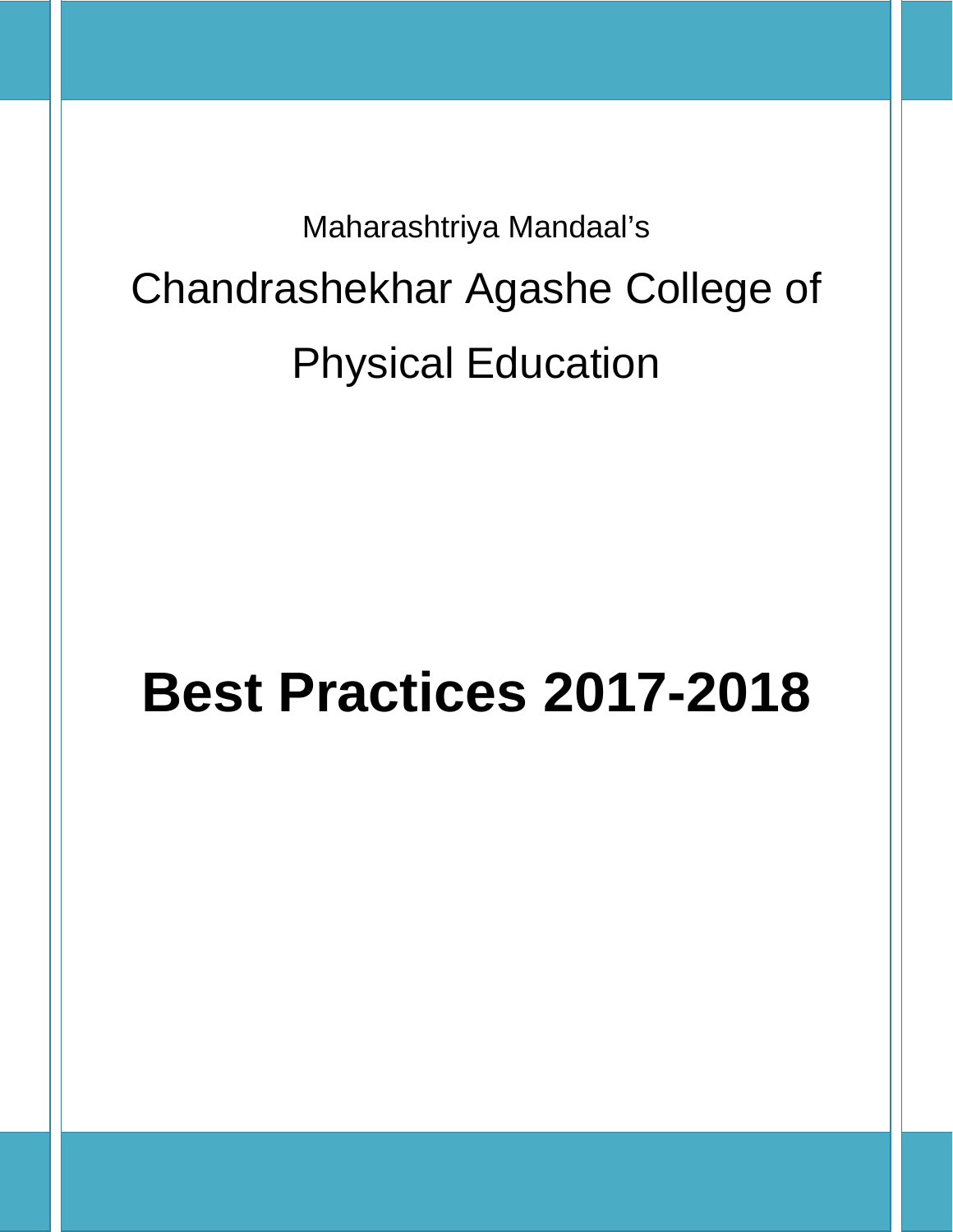## **1. Agashe Kabaddi League (AKL)(2017-18)**

## **Context that required initiation of the practice (100-200 words):**

The developing/evolving Sporting events at National and international event are integral part of Sports today. Our students are unaware or have inadequate information about these events. To introduce this Organization of such events the AKL was organized.

## **Objectives of the practice (50-60 words):**

- 1. To introduce students to a newer format of sports event organization.
- 2. To provide opportunity to Kabaddi players to showcase their talent.
- 3. To utilize/explore potential sports management skills among students
- 4. To enable students to participate/contribute to the organization by delegating responsibilities of various nature

## **Practice (250-300 words):**

To introduce new formats of Sporting events this initiative was taken. AKL was organized on 4-5 Apr. 2018. A detailed process of Sporting event organization was followed for better and practical experience. A different format of the game was introduced and shown to students. Selected students were identified and were auctioned. The competition was organized and had a very formal outlook. Officials, players and faculties had very professional roles to play. The competition was a great success and the objectives were fulfilled.

## **Obstacles face if any and strategies adopted to overcome them (150-200 words): Obstacles:**

- Funds were hard to find.
- Lot of time and man hours was to be spent on the organization of such events.

## **Strategies adopted:**

- College & faculty had to contribute for the League.
- Work for the organization of AKL was done after office hours.

## **Impact of the practice (1000 words):**

• The AKL introduced students to a newer and more professional format of sports events. We could also have consider double league method however due to the time constraint the round robin format used was found to be effective.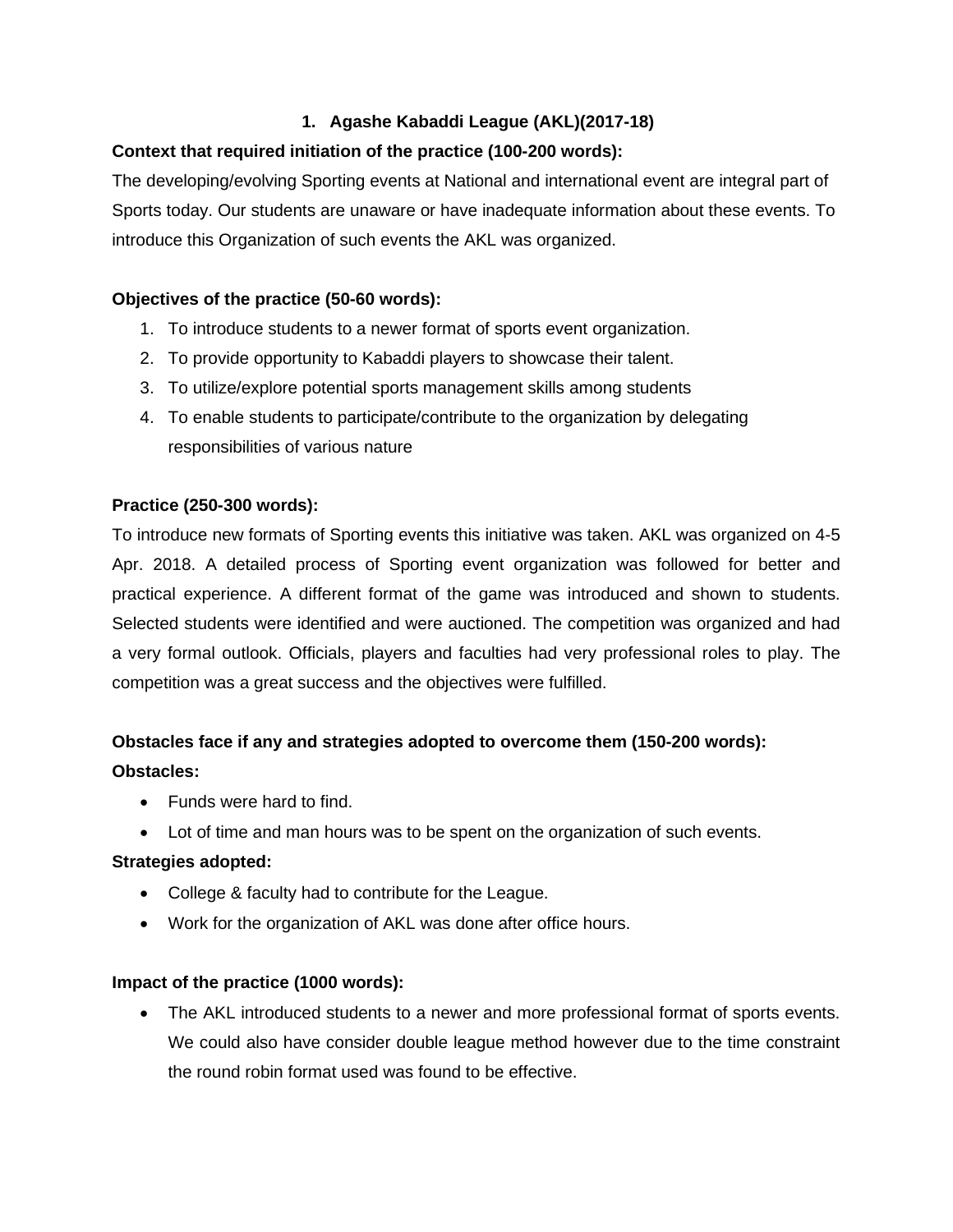- Many seasoned Kabaddi players could showcase their talent. In fact many more unknown talents were brought up in this event.
- Sports management or event management and organization skills of students and teachers were improved and developed.

### **Resources required:**

Funds, office support, officials from association, sound & lighting system.

## **Contact person for further details:**

Dr. Sopan Kangane

## 2. **Formal Uniforms**

#### **Context that required initiation of the practice (100-200 words):**

The college provides uniform for ground activities which includes sportswear and track suit. College doesn't have funds for Formal Uniforms which is the need of today's market. The college hence decided to cut short on the expenses on Sportswear and spend on quality Formal Uniforms. The students would come in formal uniforms during theory classes and programs whereas when on ground they would come in sportswear.

#### **Objectives of the practice (50-60 words):**

Provide the student trainees with Formal Uniform to be used during lectures, theory classes, and other official programs.

#### **Practice (250-300 words):**

The student trainees were given formal uniform – shirt and tie which should be wore only on formal functions. Later on it was mandatory for the students to wear uniform on selected weekday every week.

#### **Obstacles faced if any and strategies adopted to overcome them (150-200 words):**

#### **Obstacles:**

- Less funds for Formal Uniforms
- Students failed to wear Formal uniforms

#### **Strategies adopted:**

- Managed funds.
- Students were continuously conveyed the importance and value of coming in formal uniforms.

#### **Impact of the practice (1000 words):**